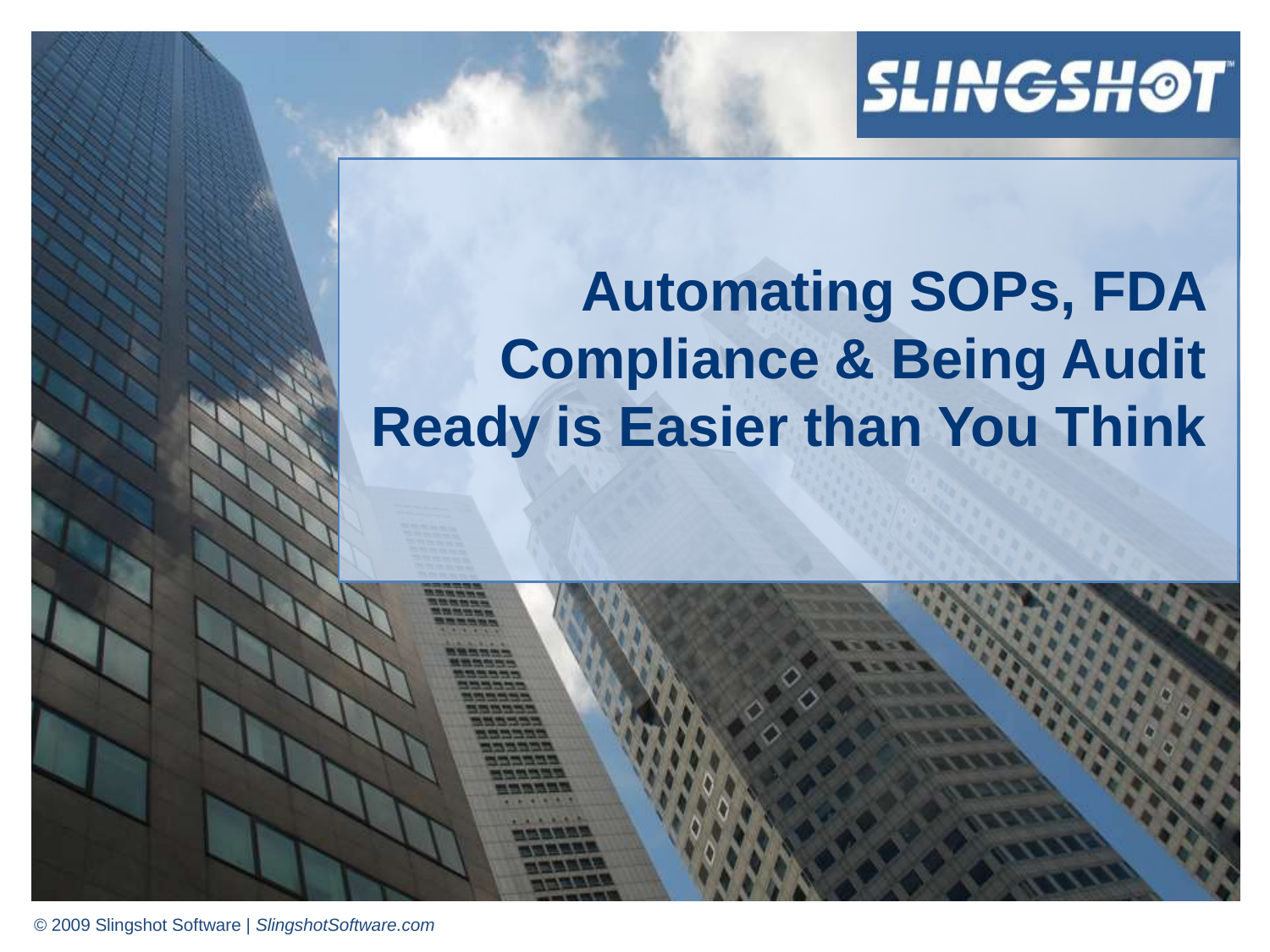# **A Note On Today's Presenters**

#### **SLINGSH**

**Slingshot Software** is an enterprise software provider with over 30 years of experience based in Massachusetts.

## **Today's Presenters:**





## Rick Evans Jess Rosenberg

Vice President Senior Account Executive

[revans@slingshotsoftware.com](mailto:revans@slingshotsoftware.com) [jrosenberg@slingshotsoftware.com](mailto:jrosenberg@slingshotsoftware.com)

**Phone: 1-717-427-1170**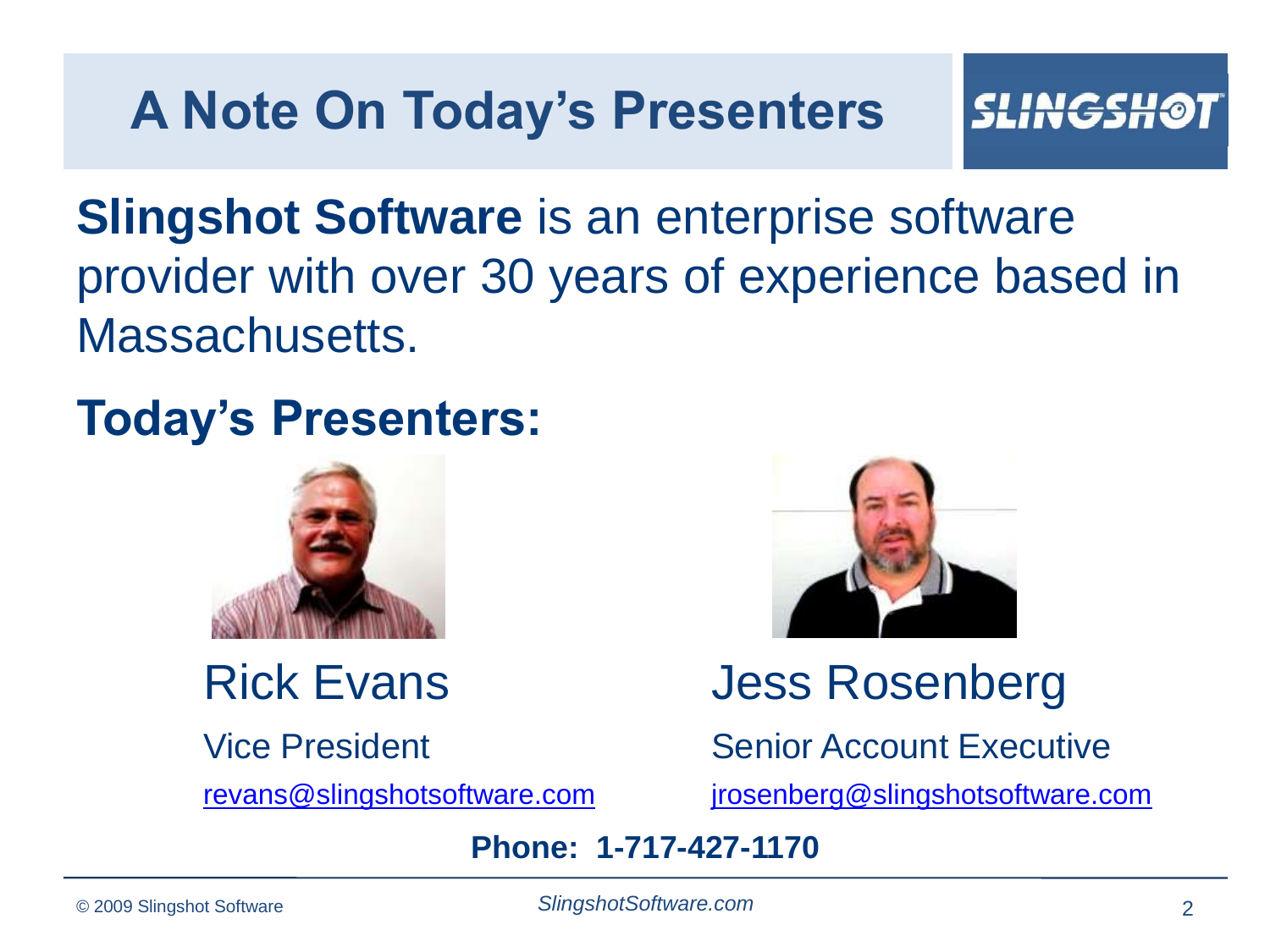## **Presentation Overview**

- **The Drug Approval Process**
- **The Long Road to Compliance**
- **FDA System Requirements**
- **Traditional Alternatives**
- **Next Generation Technology**
- **▶ Slingshot Solution Set**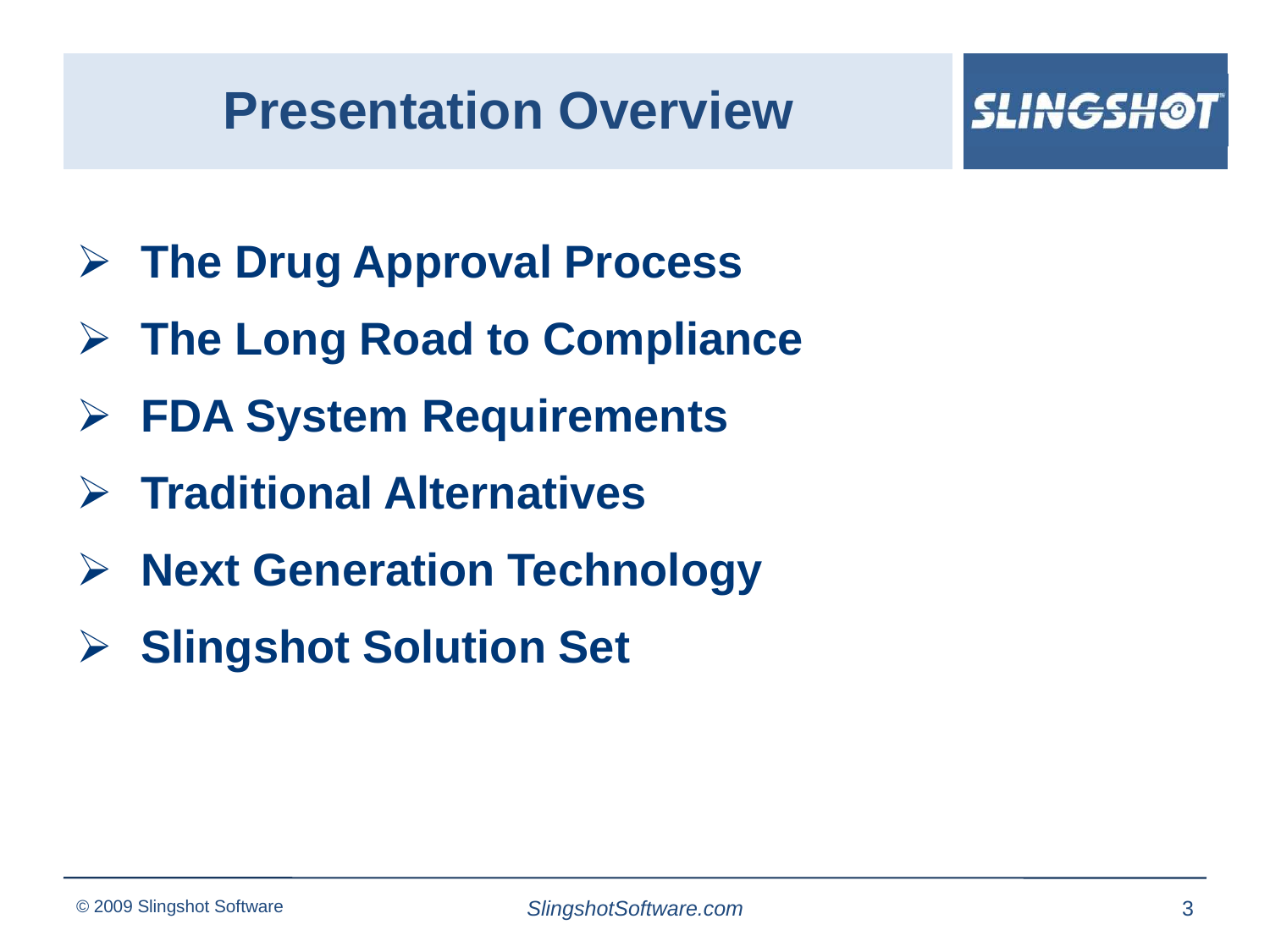# **The Drug Approval Process**

# **Development of new medicines is costly, time consuming and rigorous:**

- $\triangleright$  Average 10-13 years + \$350m to bring a drug to market
- $\triangleright$  Average of 3.5 years of testing
- $\geq 1$  in 1000 drugs lab tested make it to market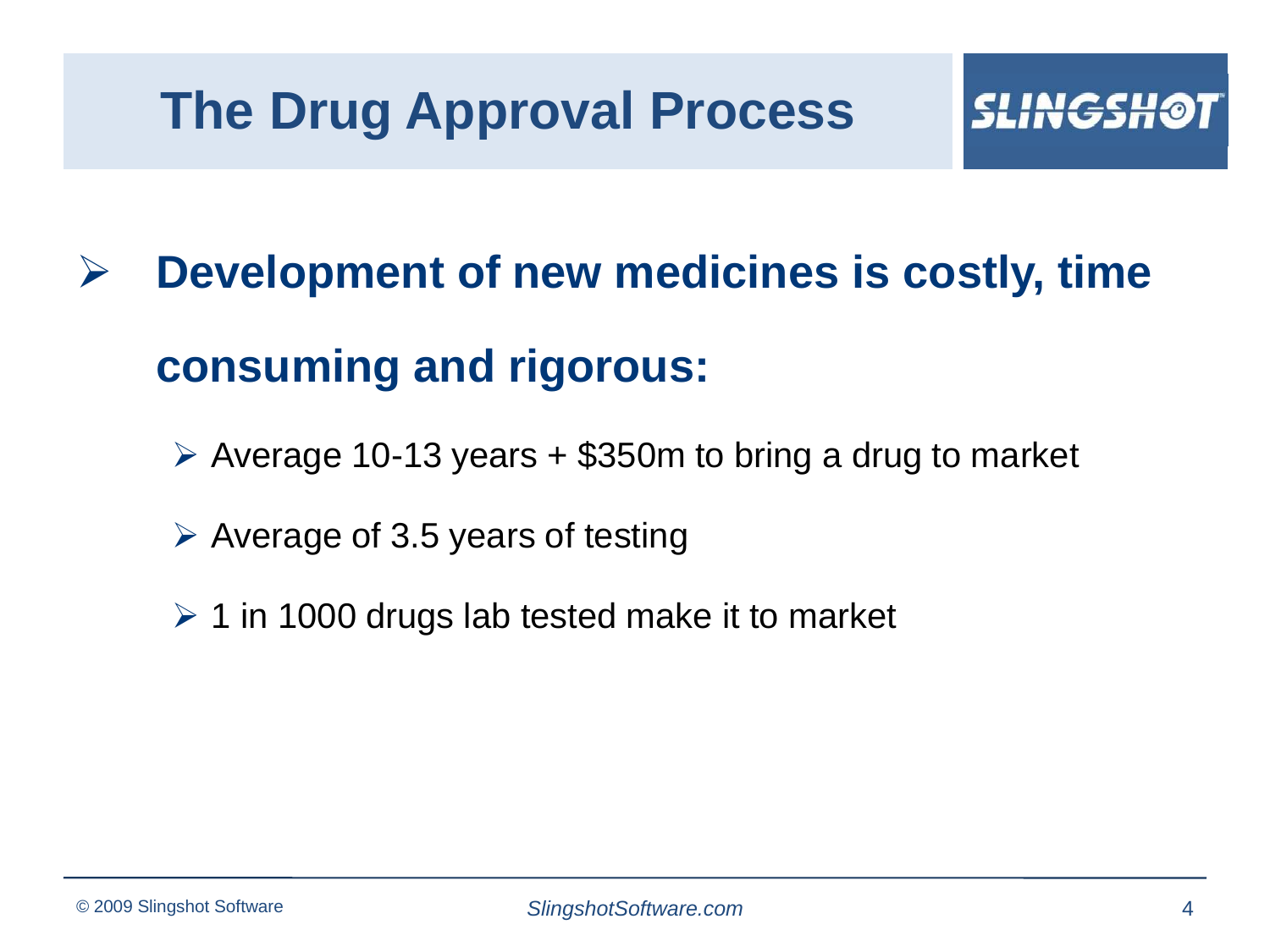## **The Long Road to Compliance**

## **SLINGSHØT**

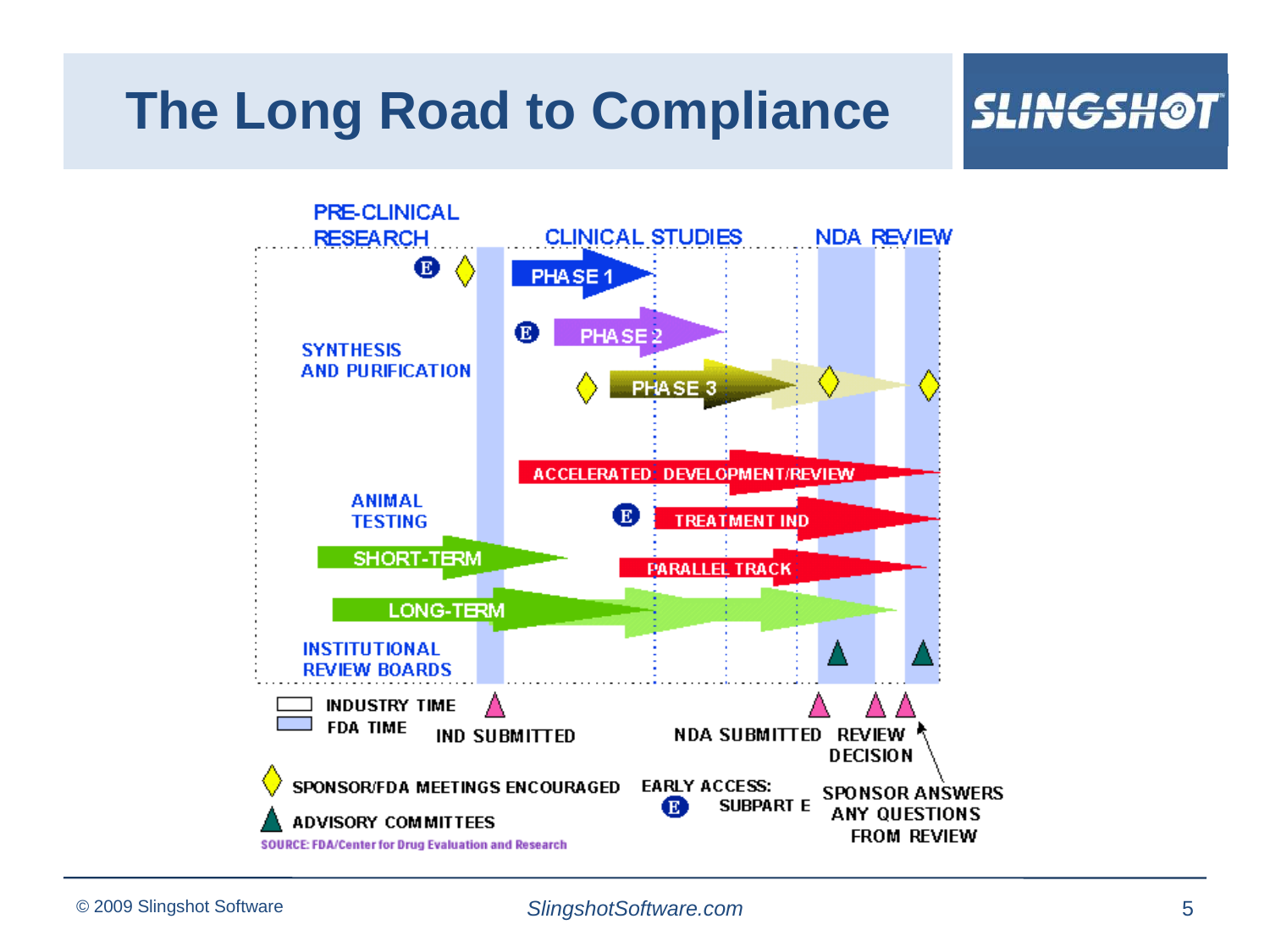# **FDA System Requirements**

## **SLINGSH**

## **State of Control - Compliance From the Ground Up**

#### $\triangleright$  Tight, auditable Lot Control

- $\triangleright$  Lot expiration controls
- $\triangleright$  Lot genealogy

#### $\triangleright$  Tight, auditable cGXP Control

- > Material movement control
- $\triangleright$  Temperature and humidity

#### $\triangleright$  Strong internal quality procedures

- Enforced best practice operational procedures
- $\triangleright$  Software quality validation
- Controlled training and documentation procedures
- $\triangleright$  Individual accountability (for action initiated under electronic signature)

#### $\triangleright$  Record Retention

- Digital data preservation
- $\triangleright$  Data integrity preservation and protection through secure archive and audit controls

#### **Audit Prerogative: "If it isn't written down, it didn't happen."**

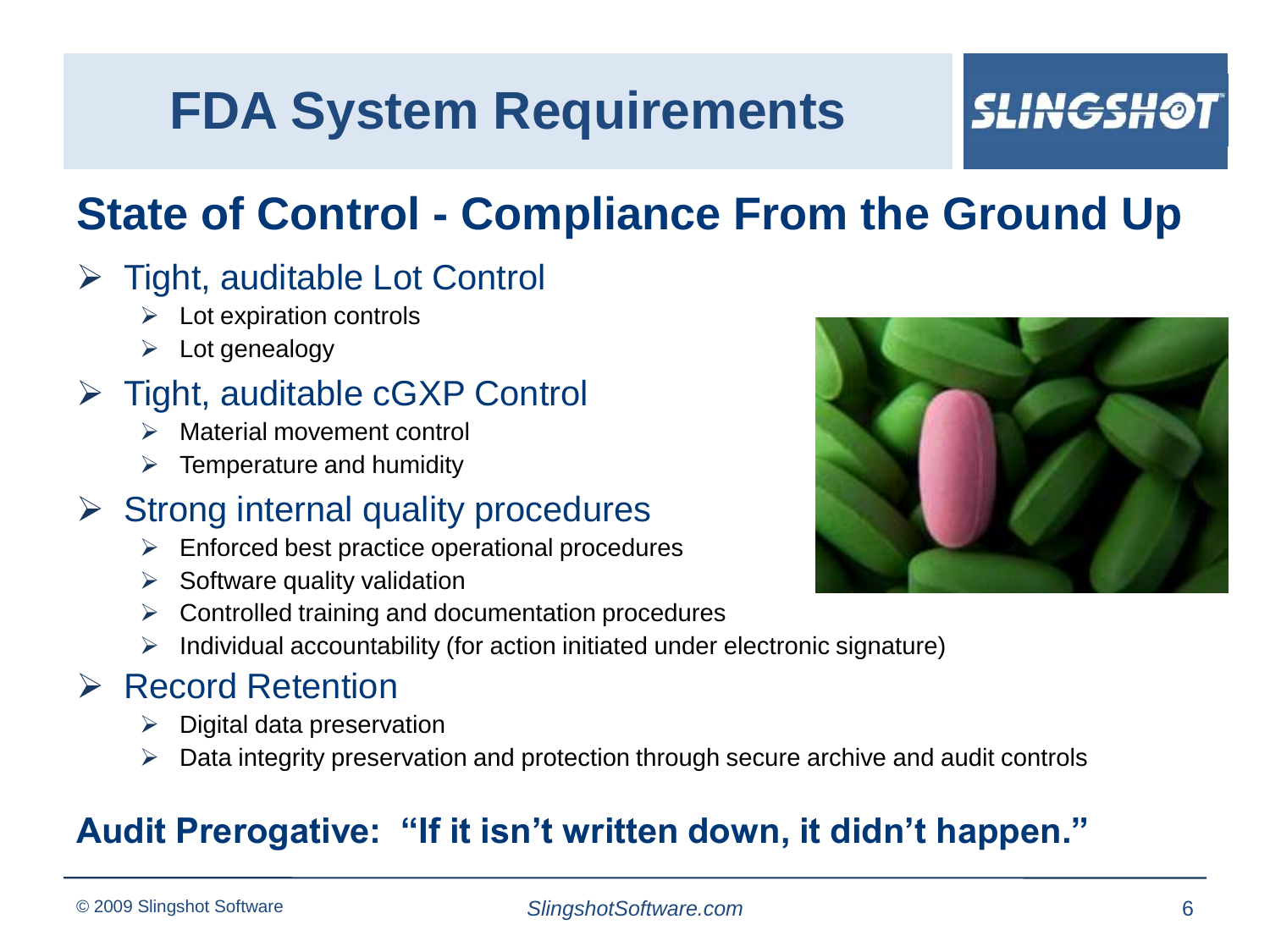# **System Requirements for the FDA SLINGSHOT**



**Source: Cap Gemini Ernst & Young (***CGE&Y***)**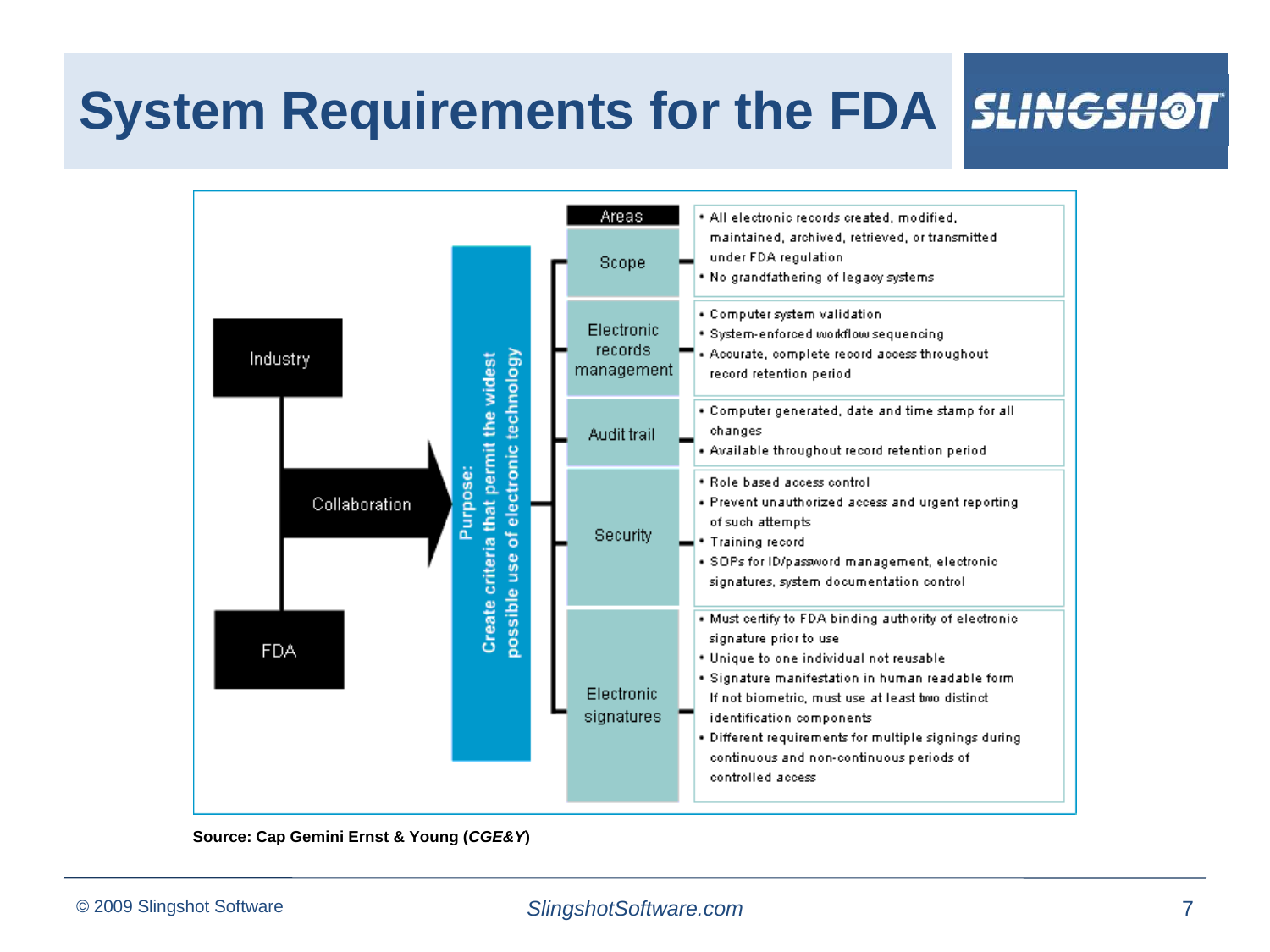# **Traditional System Alternatives**

## **SLINGSHOT**

## **Human Systems**

- $\triangleright$  Shortcomings
	- $\triangleright$  Prone to Error
	- Expensive
	- $\triangleright$  Risky

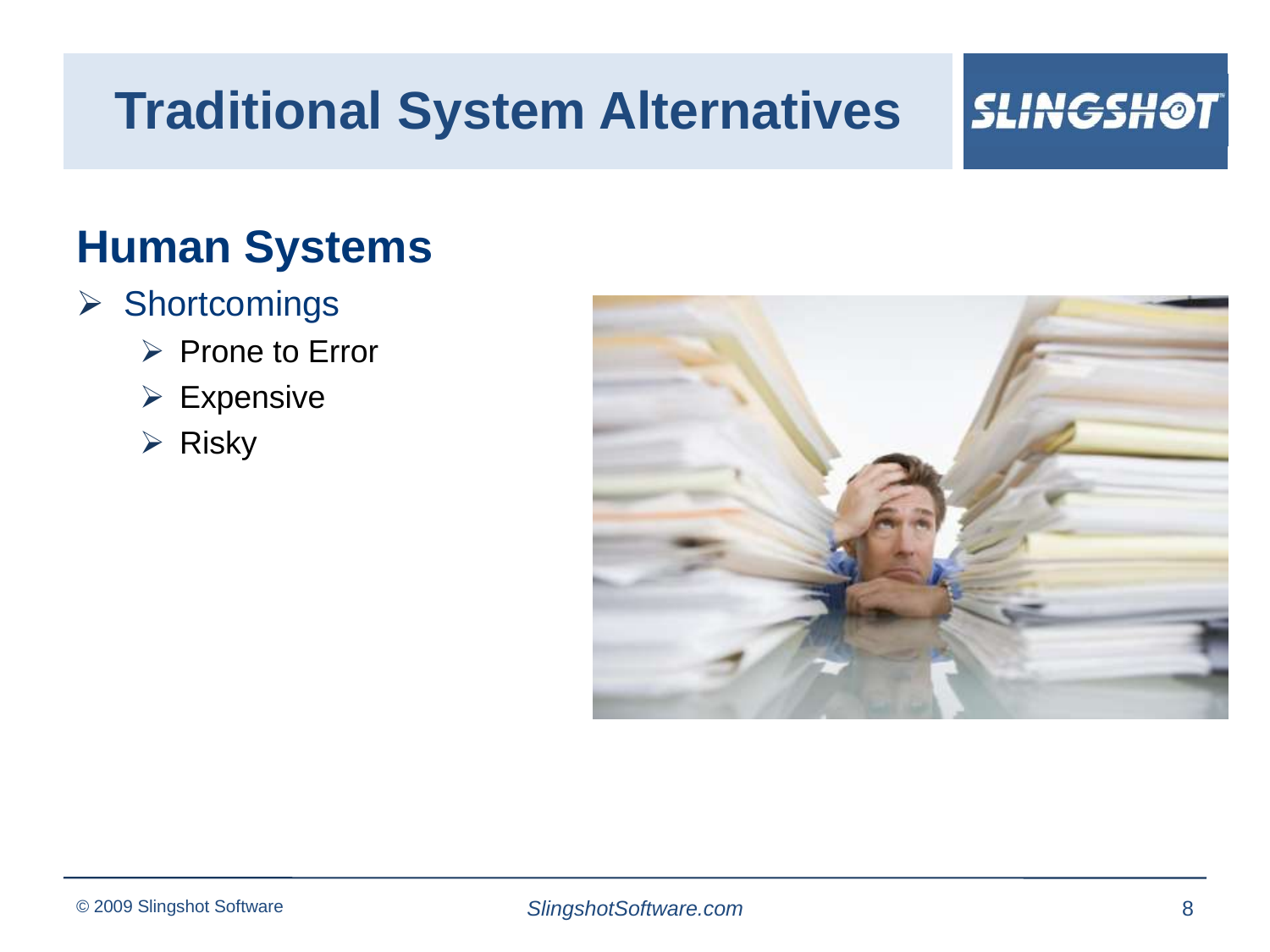# **Traditional System Alternatives**

#### **SLINGSH**

## **Legacy Applications**

#### $\triangleright$  Shortcomings

- $\triangleright$  Inflexible
- $\triangleright$  Difficult to Upgrade or Expand
- $\triangleright$  Expensive

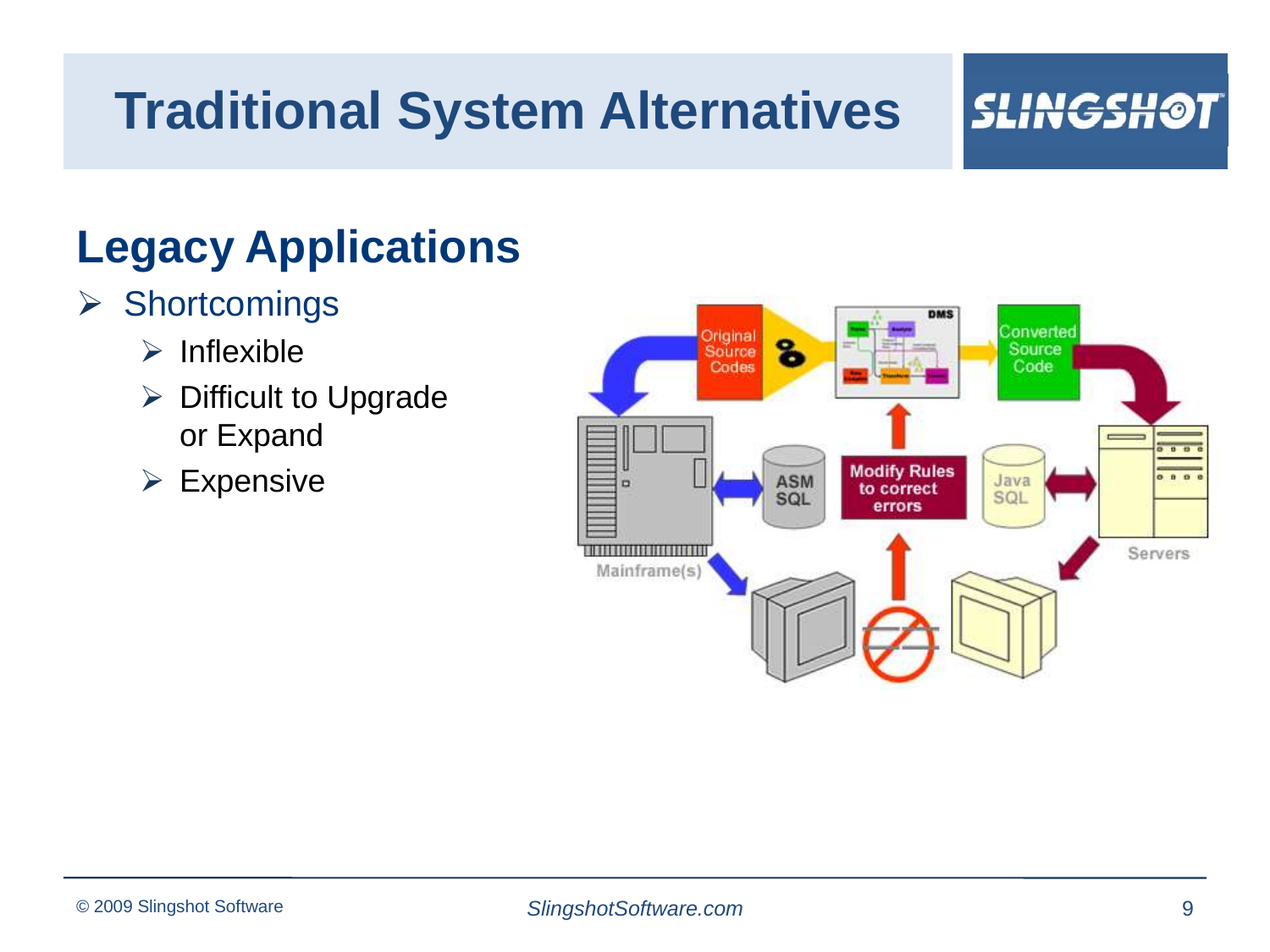# **Traditional System Alternatives**

## **SLINGSHOT**

## **Custom ERP Packages**

#### $\triangleright$  Shortcomings

- Legions of Consultants
- $\triangleright$  Inflexible
- $\triangleright$  Deploy their SOPs, not yours
- $\triangleright$  Never Ending Money Pit

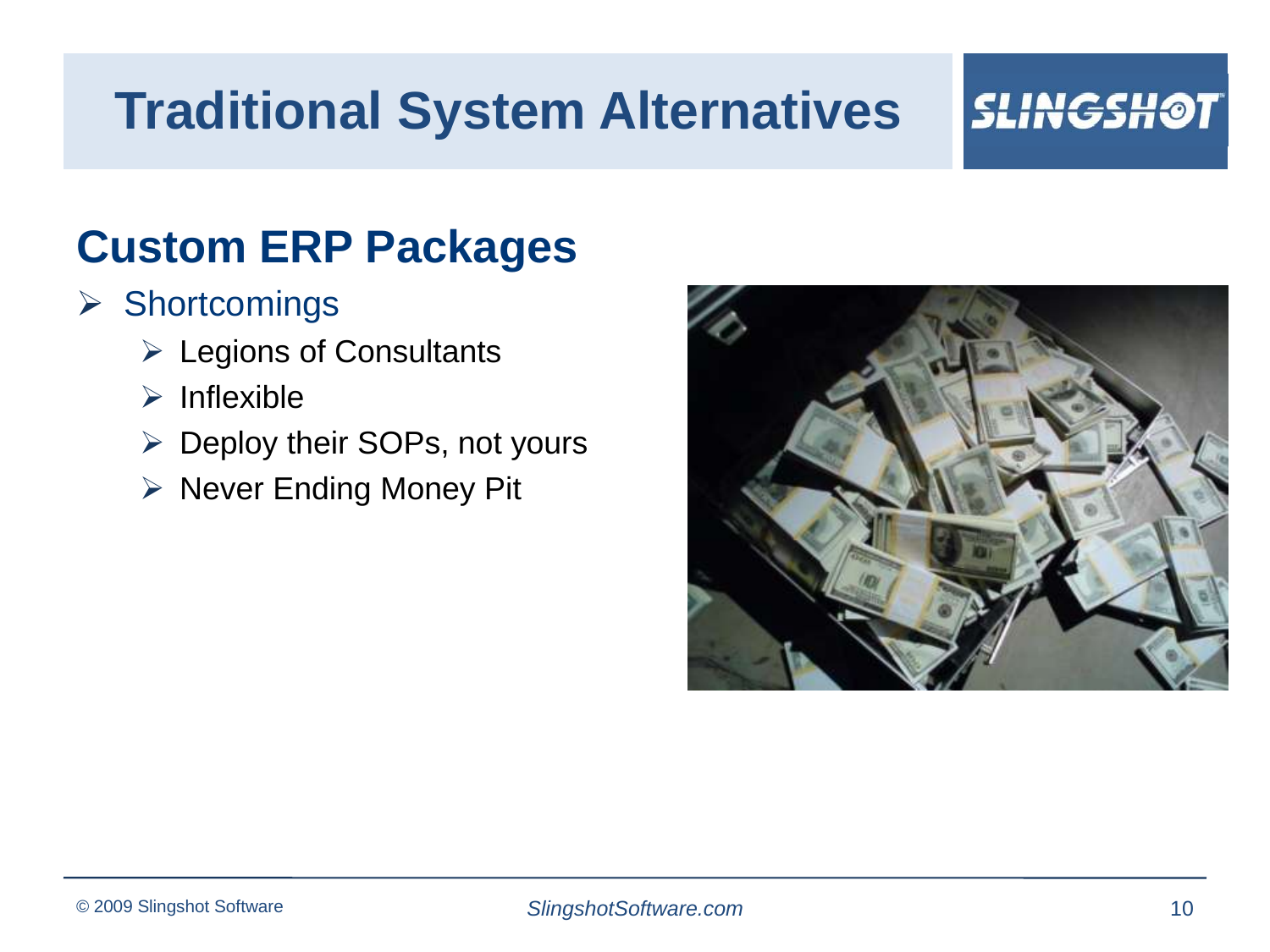# **Next Generation Technology**

## *SLINGSH*

## **Control Your Changing Requirements**

Modern Systems Use Tools That Allow You To Be:

- **Flexible:** Implement your SOPs your way
- **Configurable:** You're in control
- **Extensible:** Control all steps and approvals in your ever changing SOPs
- **Scalable:** Add additional workflows and other facilities.

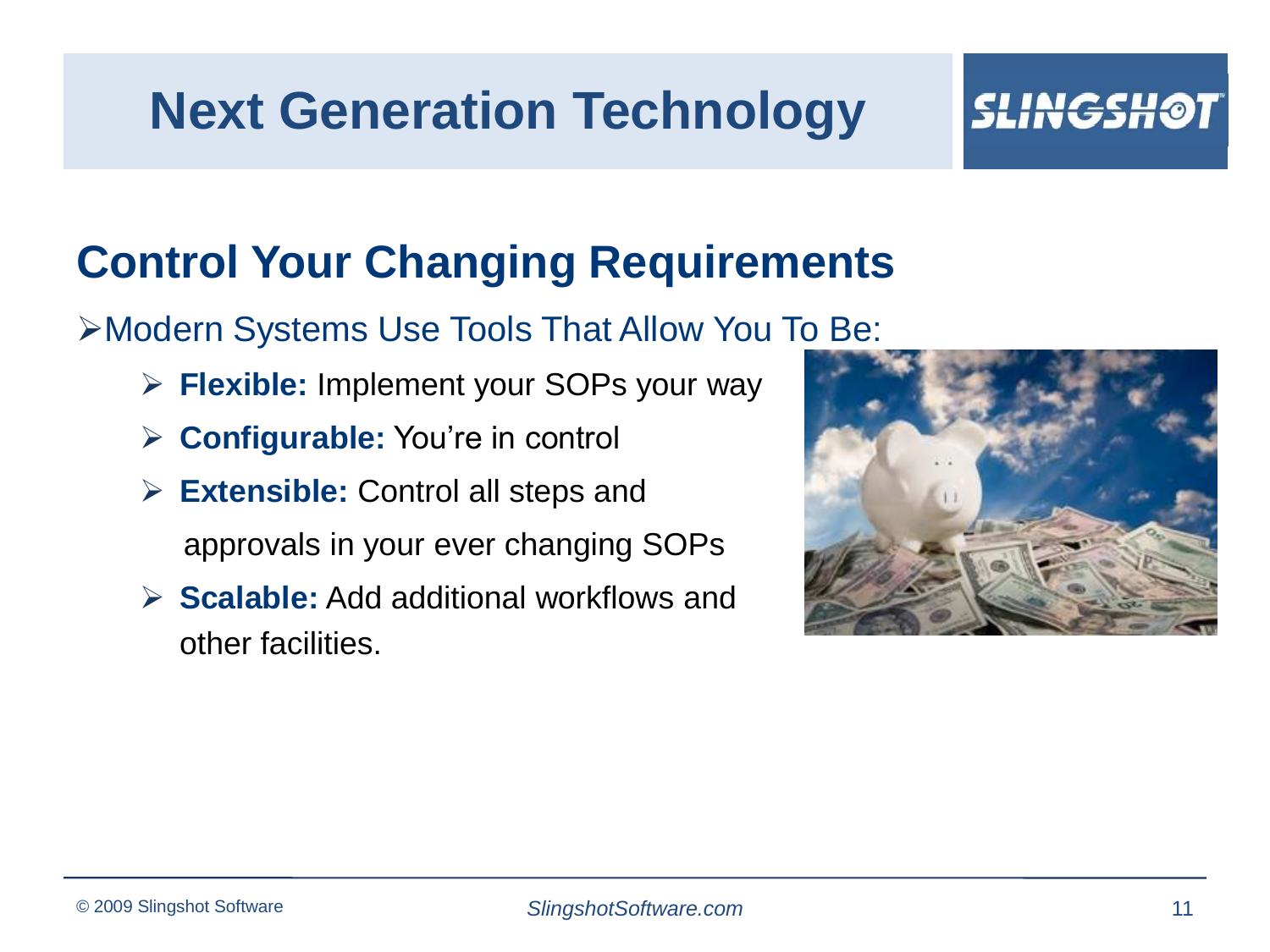## **Slingshot - A Next Generation Solution**

- Broad Off-the-Shelf Functionality to Support your SOPs
- Flexible, Extensible and Configurable with Web-based 21 CFR Part 11 Tools -- *No Programming Required*
- $\triangleright$  Scalable from a Handful to Thousands of Users with the latest Webbased Architecture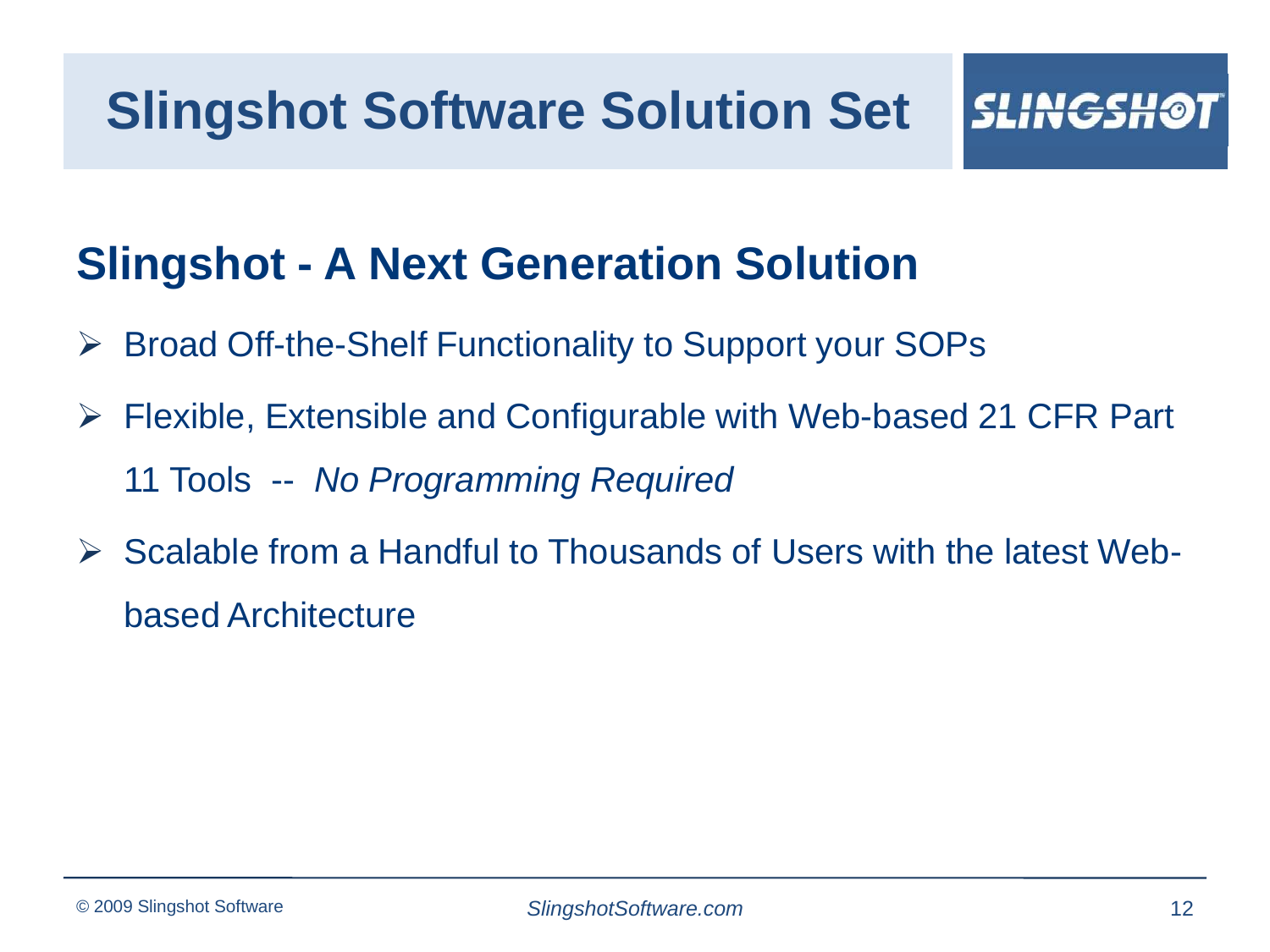# **Slingshot Software Solution Set**

#### **SLINGSH@T**

## **Slingshot - A Next Generation Solution**

- $\triangleright$  Easy to Control
- $\triangleright$  Easy to Use
- $\triangleright$  Easy to Administer

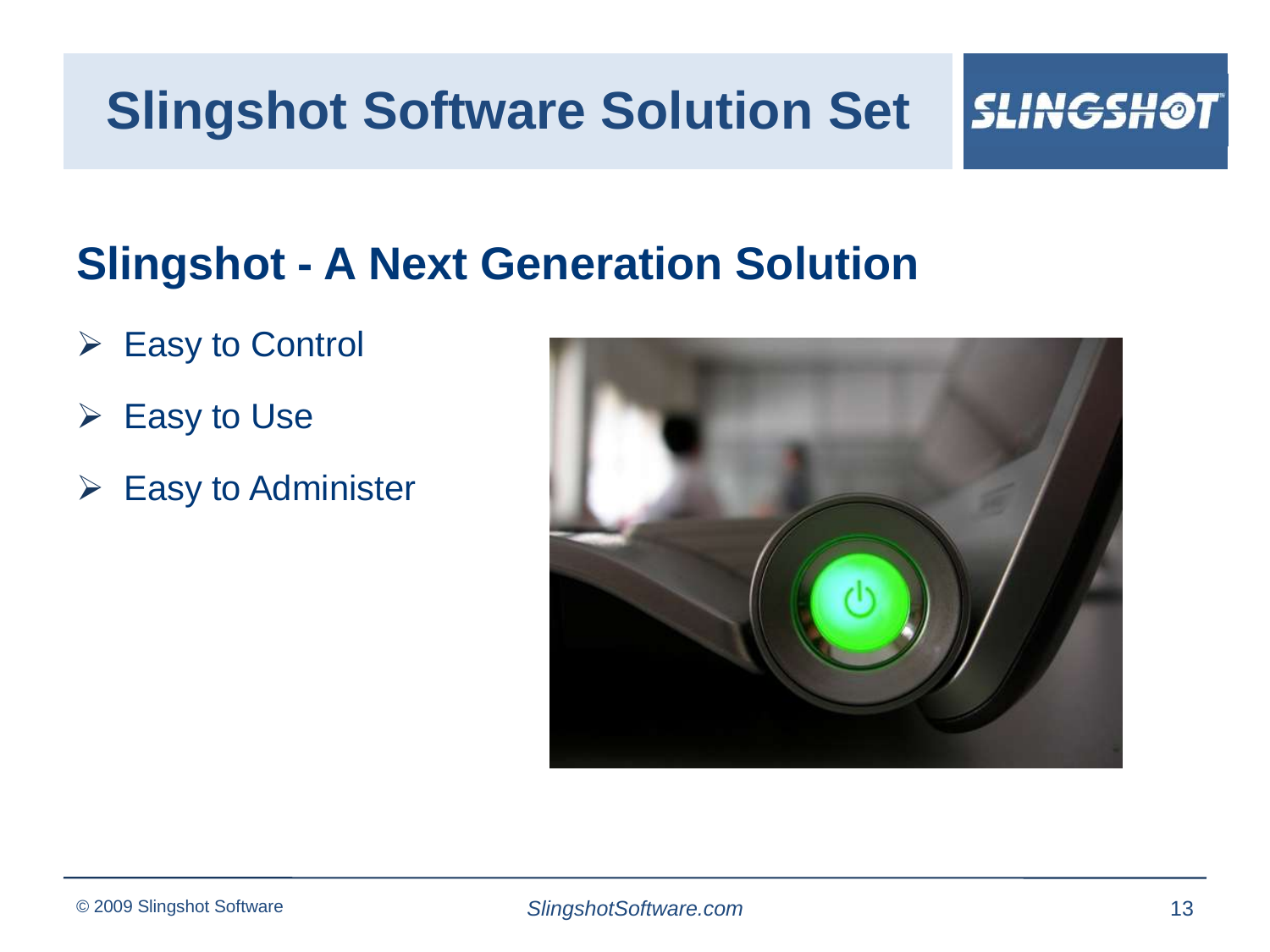# **Absolute Control with eTools**

## **What is eTools?**

- **► 21 CFR Part 11 Compliance toolkit**
- $\triangleright$  Allows You to:
	- Map our Software to your existing SOPs without compromise and without programming
	- $\triangleright$  Prototype and deploy web applications as requirements emerge
	- $\triangleright$  Securely Audit and Archive all transactions with their Electronic **Signatures**

#### $\triangleright$  This can be done:

- $\triangleright$  Quicker
- $\triangleright$  Faster
- $\triangleright$  Better
- $\triangleright$  With Less Risk, and
- With Less Cost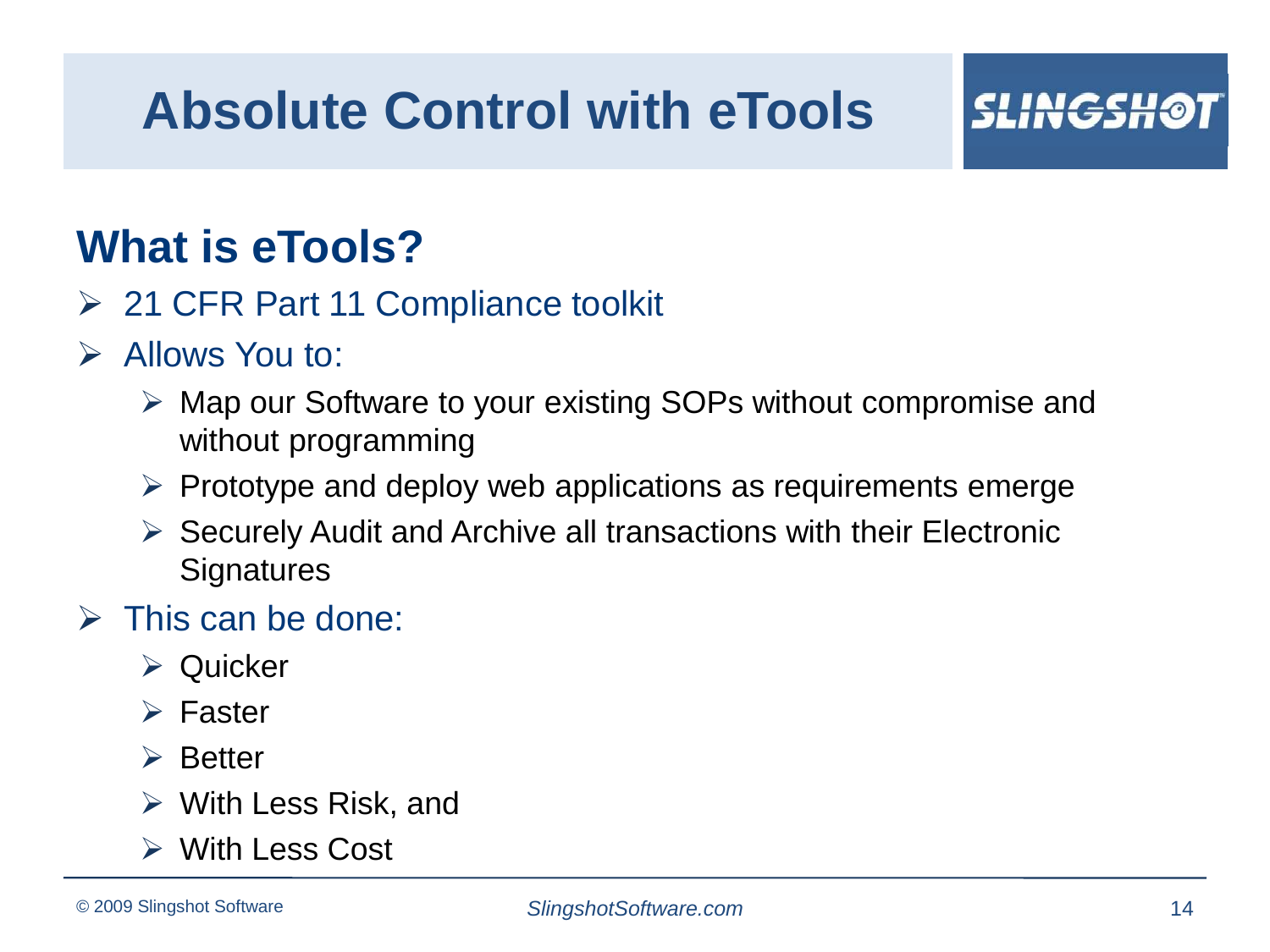**Control and Compliance with eTools SLINGSHOT** 

## **eTools and 21 CFR Part 11 Compliance**

- Authentication & Validation
- Record Replication
- **>Archiving**
- **≻Secure Sign On**
- Control from the Ground Up



#### **Business Case: "Easier Process Validation = Return on Investment"**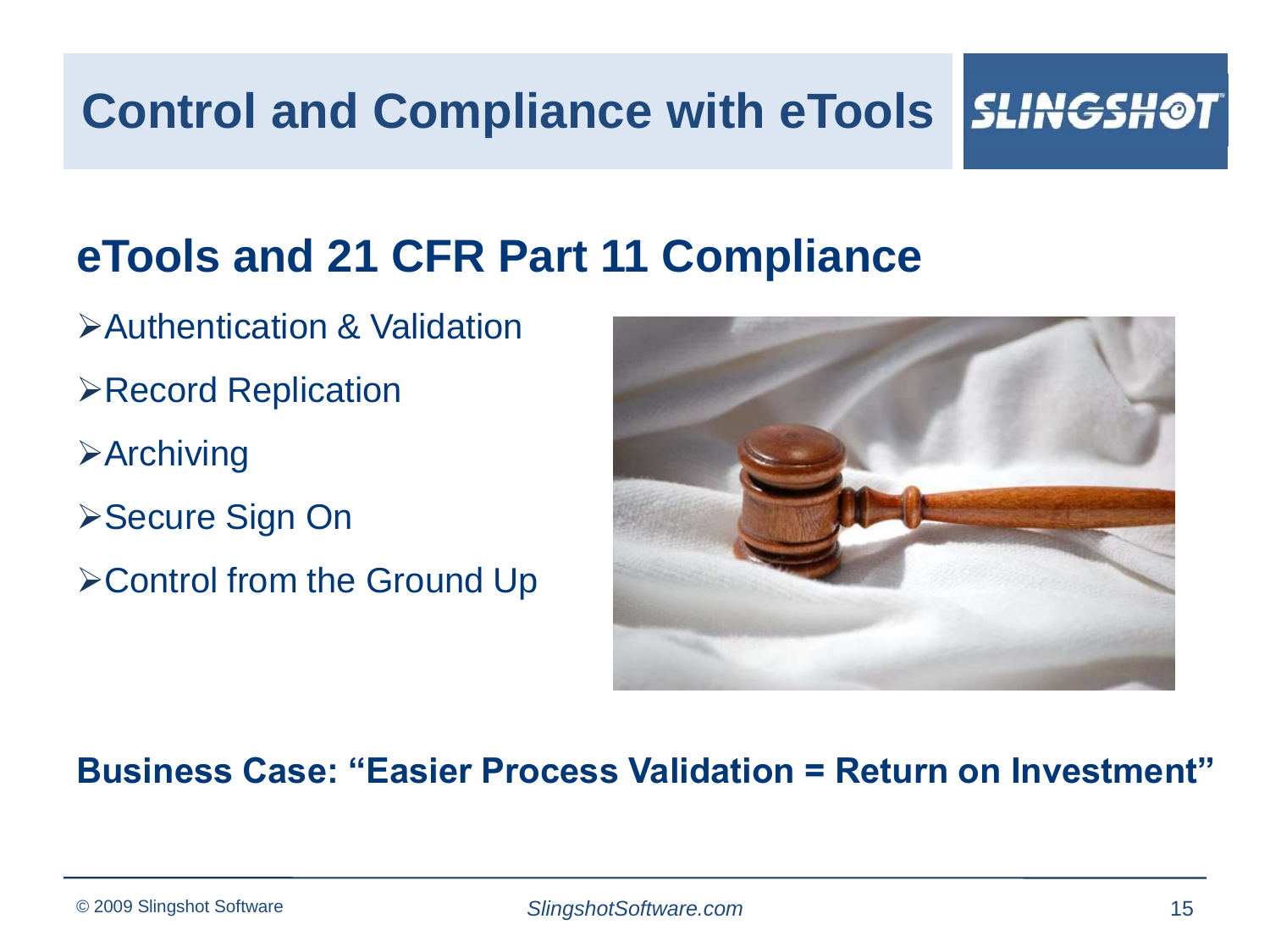**Control and Compliance with eTools** *ISLING* 

## **eTools and 21 CFR Part 11 Compliance**

- **≻Roles and Span of Control**
- Single and Double Electronic Signature
- "Double Blind" Entry
- "Double Blind", "Double User" Entry

**SOP Sponsorship : "With eTools, Slingshot applications enable compliance through control and enforced quality procedures."**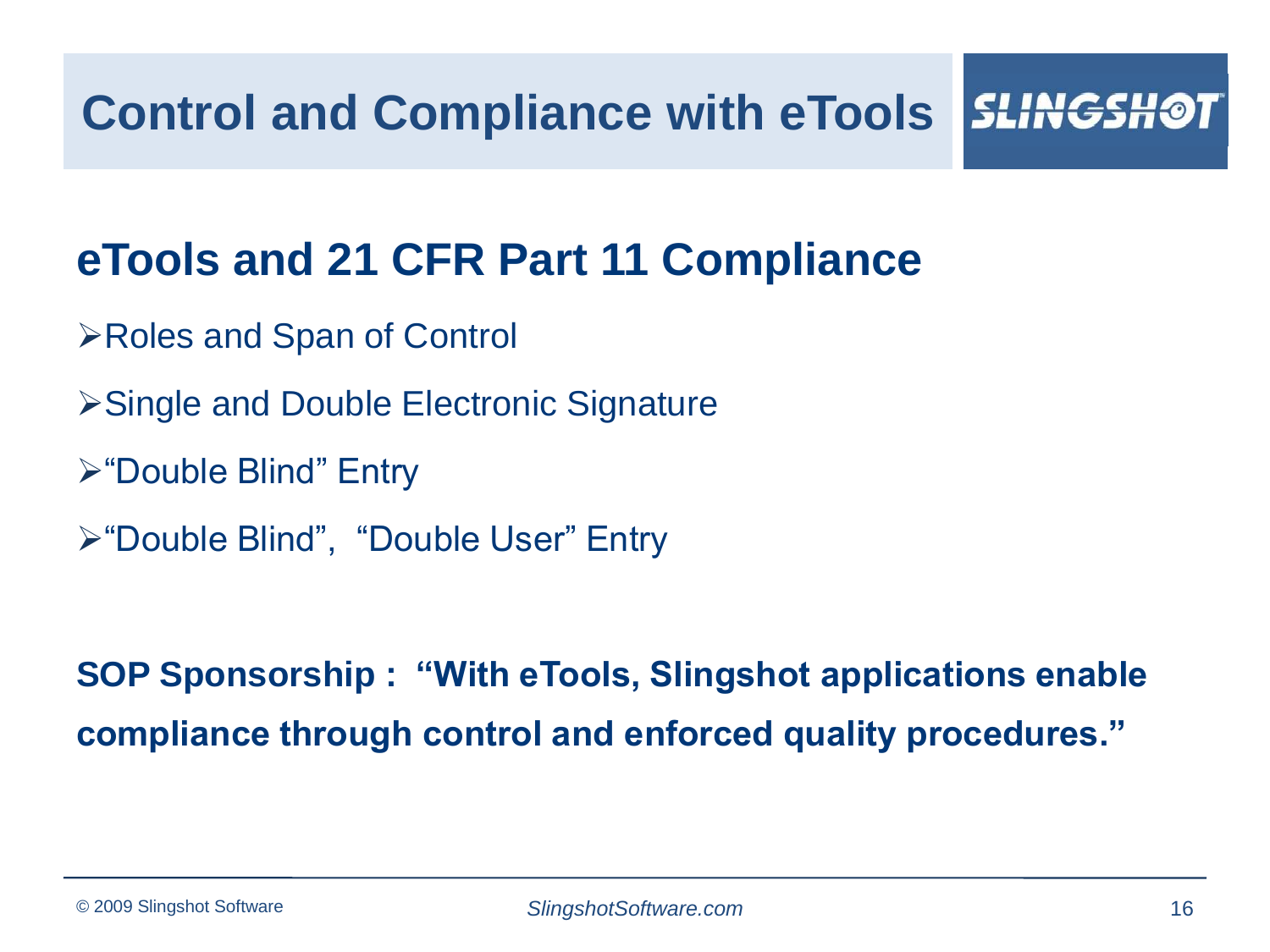## **eTools In Action – Screen Cast**

## **Delivering Compliant, Auditable Applications**

- Logging In and User Roles
- Electronic Signature Controls
- **≻Blind Entry Controls**
- Automatic, Configurable Audit Trails

#### **Register For Webinar to View Screen Cast**

<https://www2.gotomeeting.com/register/294994770>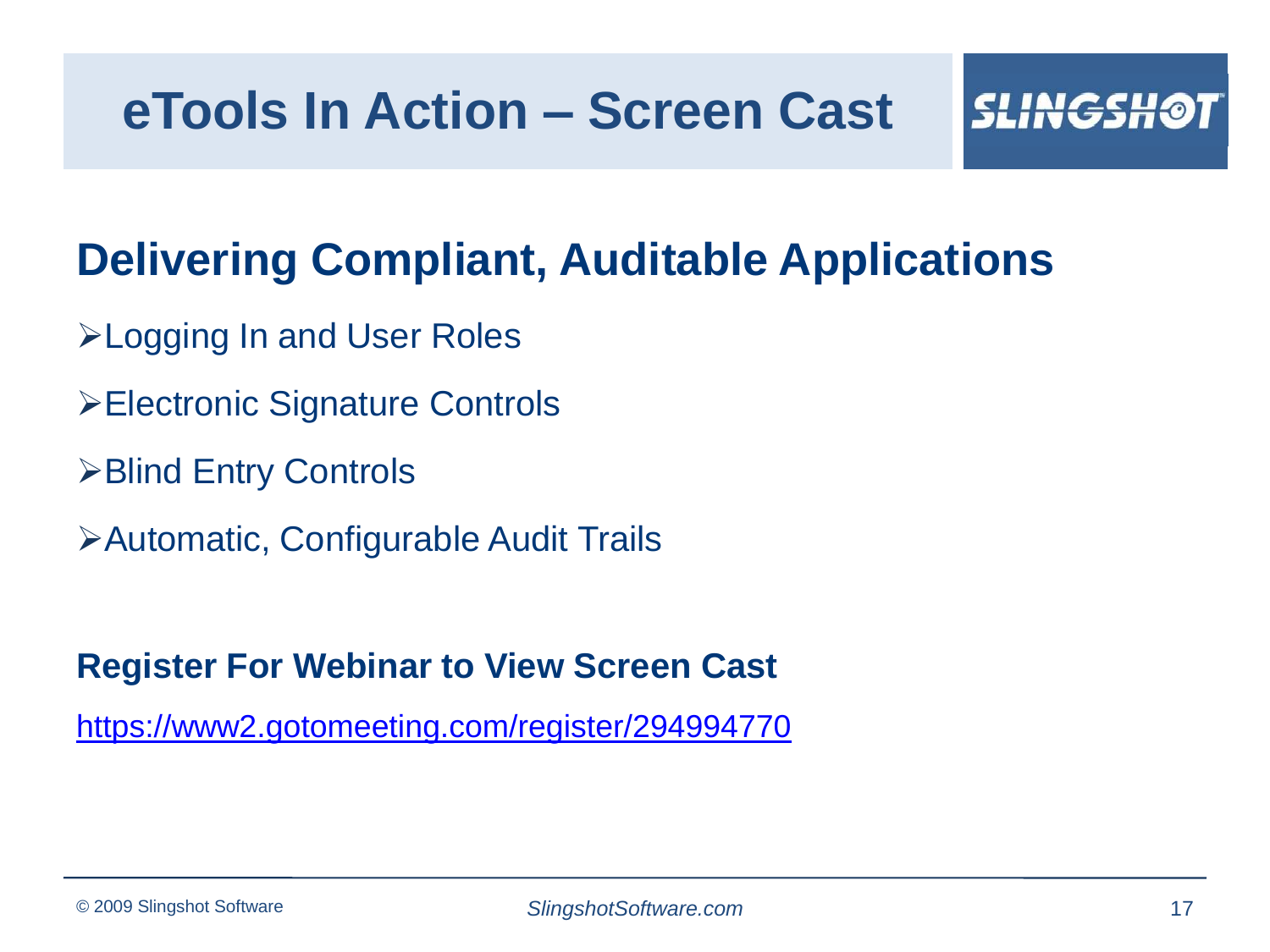## **Presentation Review**

## **How Will You Approach Systems Differently?**

- Compliance is necessary
- Slingshot can help you do it efficiently
- Slingshot's system will match your SOPs, not the other way round
- Slingshot's system will meet your unique requirements
- $\triangleright$  Remember to be Flexible, Configurable, Extensible & Scalable.